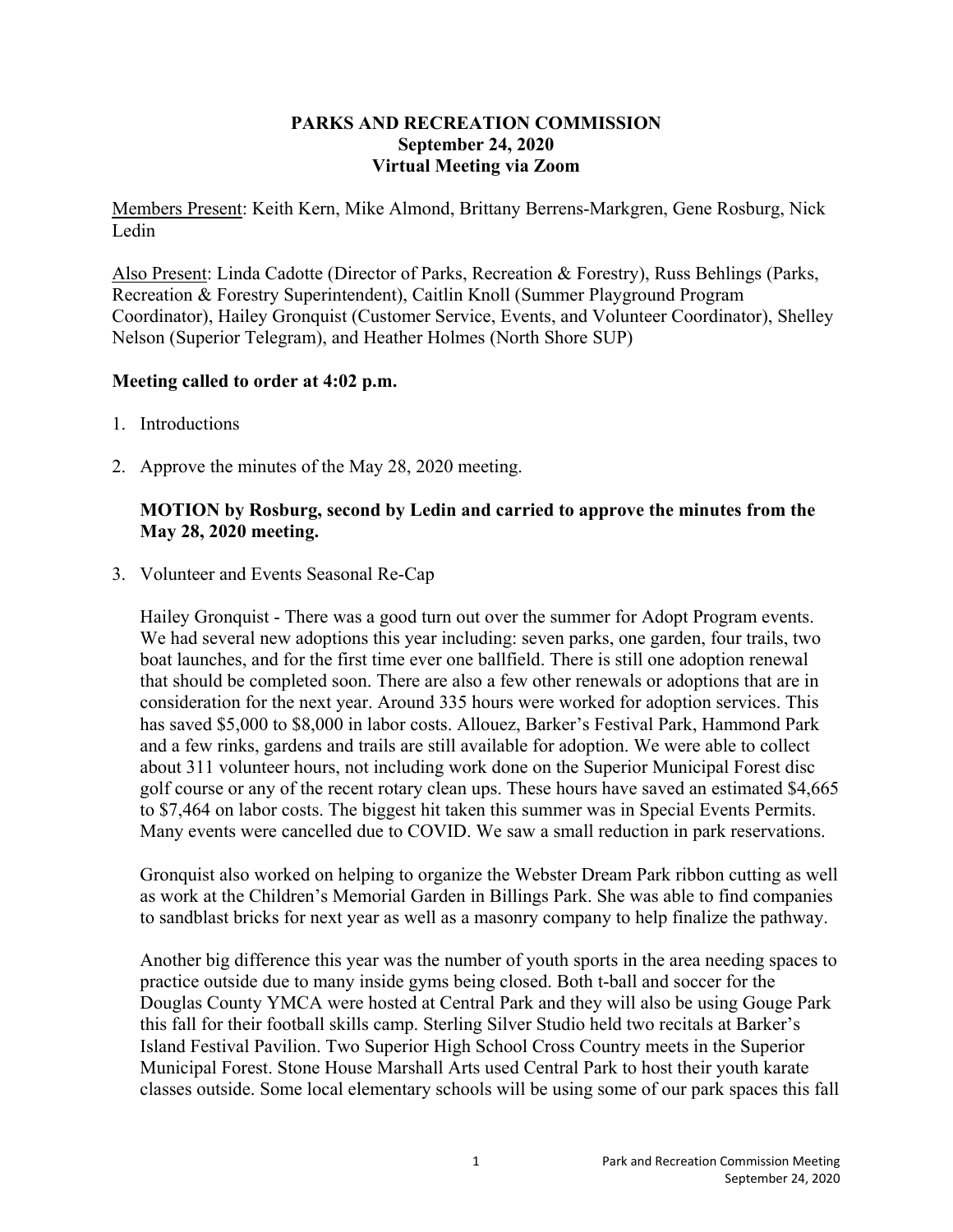for students as a way to get them outside and spread out.

Volunteer hours for a bike trail building off the Millennium Trail were 105 hours. This concept was originally brought to the Parks Commission as a senior project. They completed as much as they were able to without needing additional support from the Parks crew to build the timber crossings.

## **MOTION by Rosburg, second by Ledin and carried to receive and file the Volunteer and Events Seasonal Re-Cap.**

# **4.** Summer Playground Program Re-Cap

Cailtin Knoll – The program was shortened to 6 weeks and ran July  $6<sup>th</sup>$  – August 14<sup>th</sup> Monday through Friday, 11:30 am to 4:30 pm. The school district was still able to provide daily lunch and snacks for all participants. The major change was that there were no field trips or guest visits. Programming still involved the things that would normally be done with staff. Pre-planned activities were also made for the staff to help keep kids busy and active. All of the equipment was used as in the past; and there was more cleaning and sanitizing instituted after each use. Staff and kids were encouraged to use hand sanitizer often. Registrations were down fairly significantly across the board. COVID concerns as well as the lack of field trips may have contributed to this. The cancellation of summer school may have also affected registrations as in previous years, many kids would go to summer school in the morning and then to the playground program in the afternoon. Average attendance was also down, accordingly. The most significant drop was at Wade Bowl where they sometimes had no participants.

There were a total of 206 registered participants this year compared to 477 in 2019. Program expenses were down due to not needing bussing, or YMCA services, as well as staffing needs being less due to a shorter program. Per child expense was up this year due to staff salaries as staff was still needed for the kids that did show up. The program was fully staffed this year, which has been hard to do in the past couple of years. There were more fees for extra cleanings for portable toilets due to COVID.

Parent feedback was solicited at the end of the program. Parents felt spending time with other kids was the leading reason for having their children participate. Most frequently children were attending 2-3 times per week. The parents also felt they would like to stay the same or increase the length of the program in future years. There was a lot of positive feedback.

Knoll offered some suggestions for next year including adding some staff, resuming YMCA services and field trips as possible. She also hopes to go back to the 10 week schedule.

# **MOTION by Rosburg, second by Ledin and carried to receive and file the Summer Playground Program Re-Cap.**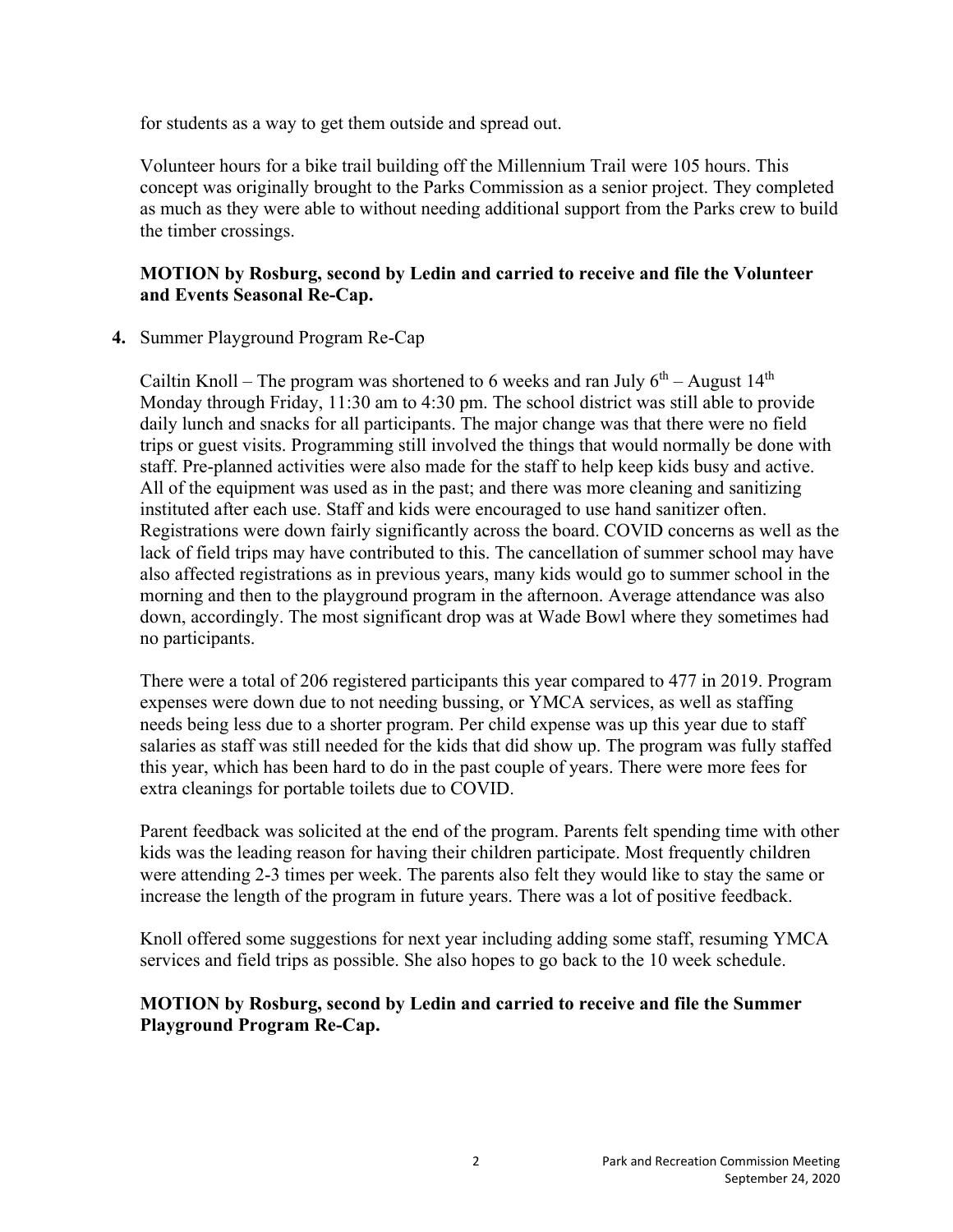#### 5. "Makwa Ziibiins Miikana - Bear Creek Trail" Naming

The name for the trail being constructed would be "Makwa Ziibiins Miikana - Bear Creek Trail", a dual name in Ojibwe and English. The final segment is being finalized in late October/early November. Per the Parks and Recreation Naming Policy, park and recreation areas can be named after a geographic, geologic or historically significant features in the area. Director Cadotte is working with Fond du Lac who would like to research to see if the creek was historically known as Bear Creek or if there was a historic Ojibwe name for the creek. In the case that there was, they would then recommend that the trail naming to be adjusted accordingly. Waiting on a final word on that. The policy says that the name has to be published and open for public comment for 60 days. If the committee agrees with the naming, a recommendation could be made now and if changes are needed, they could be brought to the next meeting. If a name is found to be drastically different from "Makwa Ziibiins Miikana - Bear Creek Trail", then there would likely need to be another 60 day window of comment. If it is slightly different, it would be up to the Commission to decide if it was close enough that it would not require another 60 day notice.

The Ojibwe language was added as the permit process went through a significant architectural process with cultural sites being noted along the way. This also showed some significance to the Ojibwe culture in the area. It started to be called "Bear Creek Trail" internally because it is along Bear Creek and starts close to the Bear Creek Park.

#### **MOTION by Markgren, second by Rosburg and carried to approve the dual-language of the trail name "Makwa Ziibiins Miikana - Bear Creek Trail" and start the 60 day process for the naming period.**

6. Stand-Up Paddle Boarding Agreement

North Shore SUP desires to extend their agreement by 10 years and add additional permanent storage on site. They first asked about a shipping container, however the zoning on Barker's Island does not allow for a shipping container so it would need to be a moveable, portable shed matching the adjacent buildings. It was recommended to start with a new five-year agreement instead of the ten. Director Cadotte would like to bring any support given by the Parks and Recreation Commission to the City Council when she brings the agreement to them for approval.

Heather Holmes, North Shore SUP, gave an update on the season. They had the busiest season they have ever had. They anticipated sending about 1,500 paddlers out on the water and they sent over 2,000. For kid programming, they had a regular weekly Kids SUP Club. They also did regular weekly ice cream socials for younger kids and that filled every week. They started the Superior Paddle Program, which received very good feedback from families and the community. That program is what the recreational grant supported. It ran for 4 weeks Monday through Friday. Kids could come down and go out and paddle on their own. There were boards set aside for this. This program was specifically for kids that had paddled with North Shore SUP before. All kids are taught water safety before being allowed to go out on a paddle board.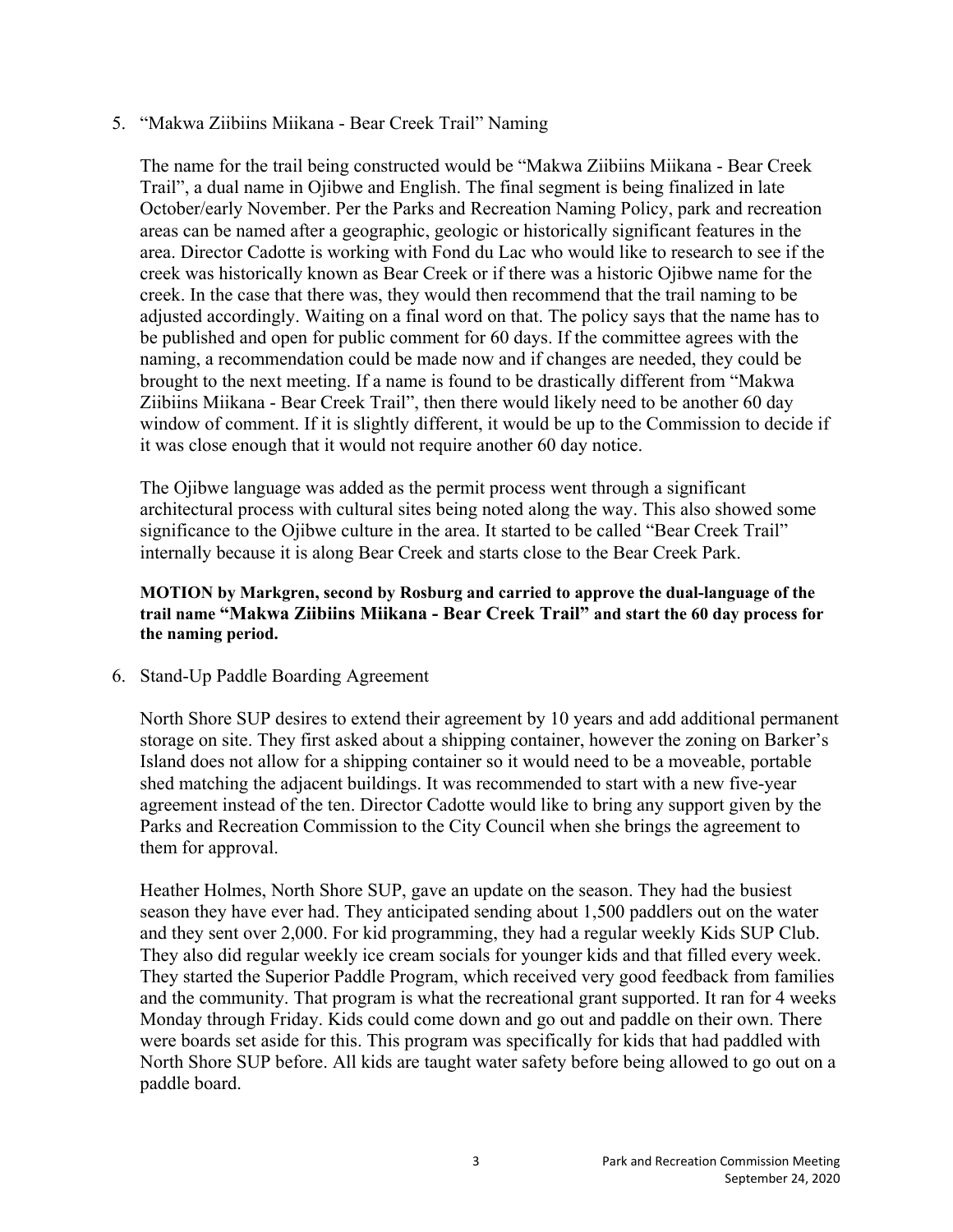For the 2021 season and moving forward, they would like to put a moveable building on Barker's Island. They had hoped to use a shipping container, as mentioned, but will be looking into a different structure or consider changing the zoning. Director Cadotte has asked the Planning Director, Jason Serck, what it would take to change the zoning and has not heard what that process is.

### **MOTION by Kern, second by Rosburg and carried to support the contract renewal with North Shore SUP.**

- 7. Director's Report/Update
	- a. Tremendous amount of positive feedback from the community on things the department has been working on. If you have not seen Kelly Park lately, please take a look at the remodel, new equipment and re-surfacing. This is our first park with musical instruments. Also recommend commissioners check out the new Webster Dream Park if they have not already. There is a plan there to move forward with a sensory garden next year at that park.
	- b. We have received the St. Louis River Water Trail Maps and they are available at a variety of locations in Superior as well as the Park's office.
	- c. The Save Our Great Lakes Grant that covers the Barker's Island Inn and the green space, which is park space, in between the Inn and the Marina and connecting trail loops, better water treatment was received. Part of that design originally included the boat launch, but due to the ability to fund everything, the launch was cut out. The first project meeting made us aware that there may be some challenges with the design ending from one parking lot going into the next. The Council approved to move forward with the redesign of the public boat launch parking lot as well. The survey work, the relocation of trails and how the parking flows can now be designed as a whole.
	- d. At the next meeting we will be looking at all of the capital improvement projects and the prioritization of those projects for next year. There are a few things that, due to COVID and other delays, have been moved from this summer to next spring for completion. The Bear Creek restroom may not be installed until next spring. Hammond Park restroom will be moved to next year as well.

Originally, the desire was for the Bear Creek restroom to be a plumbed restroom. However, when they built the animal shelter, it was connected to the sewer underneath Highway 2 and it was determined to be too large of an expense. The Public Works suggested a vault restroom. Vault toilets can function year round if we add chemicals to them to stop the freezing. We would not be able to pump them in the winter, but depending on usage we could keep them open as long as possible before they absolutely have to be shut down. The restroom at Hammond Park will be tied into water and sewer. One idea is to have that restroom be double stalled, but use one,